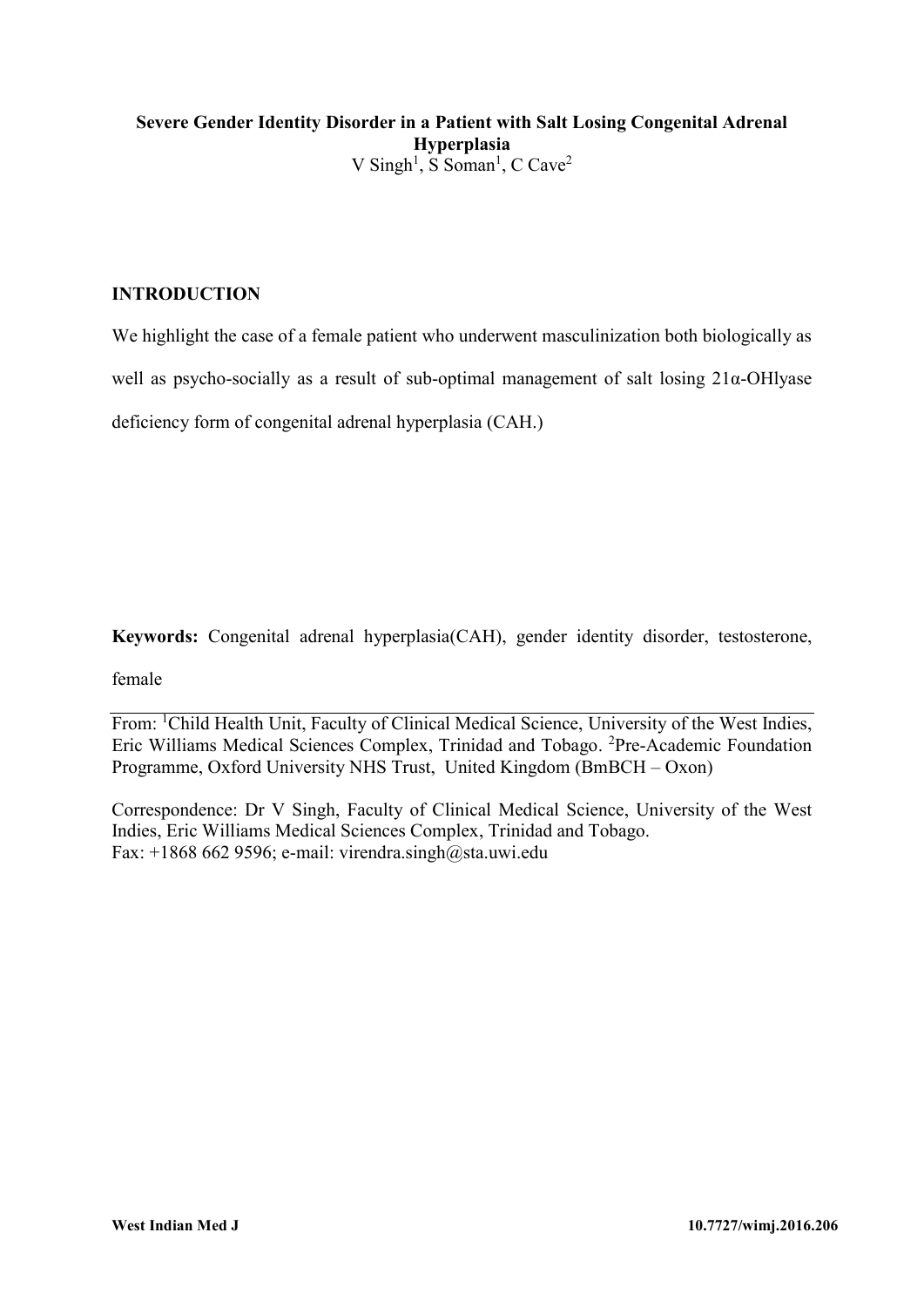### **CASE REPORT**

A 19 year old female, an Islamic girl was diagnosed with salt-wasting CAH soon after birth. The diagnosis was made clinically at birth and followed that of an elder brother who underwent a salt-wasting crisis. Her brother died during a salt-wasting crisis in adolescence both as a result of adherence as well as unavailability of medications. The patient's treatment consisted of steroid supplementation with hydrocortisone and fludrocortisone once daily. She experienced progressive and marked postnatal virilisation associated with adult male testosterone levels repeatedly documented from the age of 5 years old (levels ranging from 5.0 – 9.5 adult male range  $4.56 - 28.2$  nmol/l; adult female range 0.198 to 2.67.) She subsequently developed a masculine build combined with marked cliteromegaly (reasonably male sized, Pradder G3) prior to the onset of puberty. From the age of twelve, she reported being attracted to females and confusion about her gender. By the age of 14 she repeatedly voiced a desire to have gender reassignment. Her mother, having witnessed her being treated similar to a male child (".. are you sure that is not a boy?" would be a frequent question jested in the home circles as she wore a face covering hijab) is in full support of alleviating her daughter's psychological discomfort and supports corrective surgery and gender reassignment.

Our patient was advised to try maintaining two different lifestyles in an effort to determine which she would be more comfortable with. The first consisted of having relationships with women while identifying with (and being identified by her partners as having) a female gender identity; essentially engaging in same gender relationships. The second was to engage in relationships where she identifies herself and is identified by her partners within a male role. She attempted two relationships subsequent to this discussion. On both occasions she adopted the second scenario of being identified as the male partner within a cross gender relationship. Both relationships failed because she continued to see herself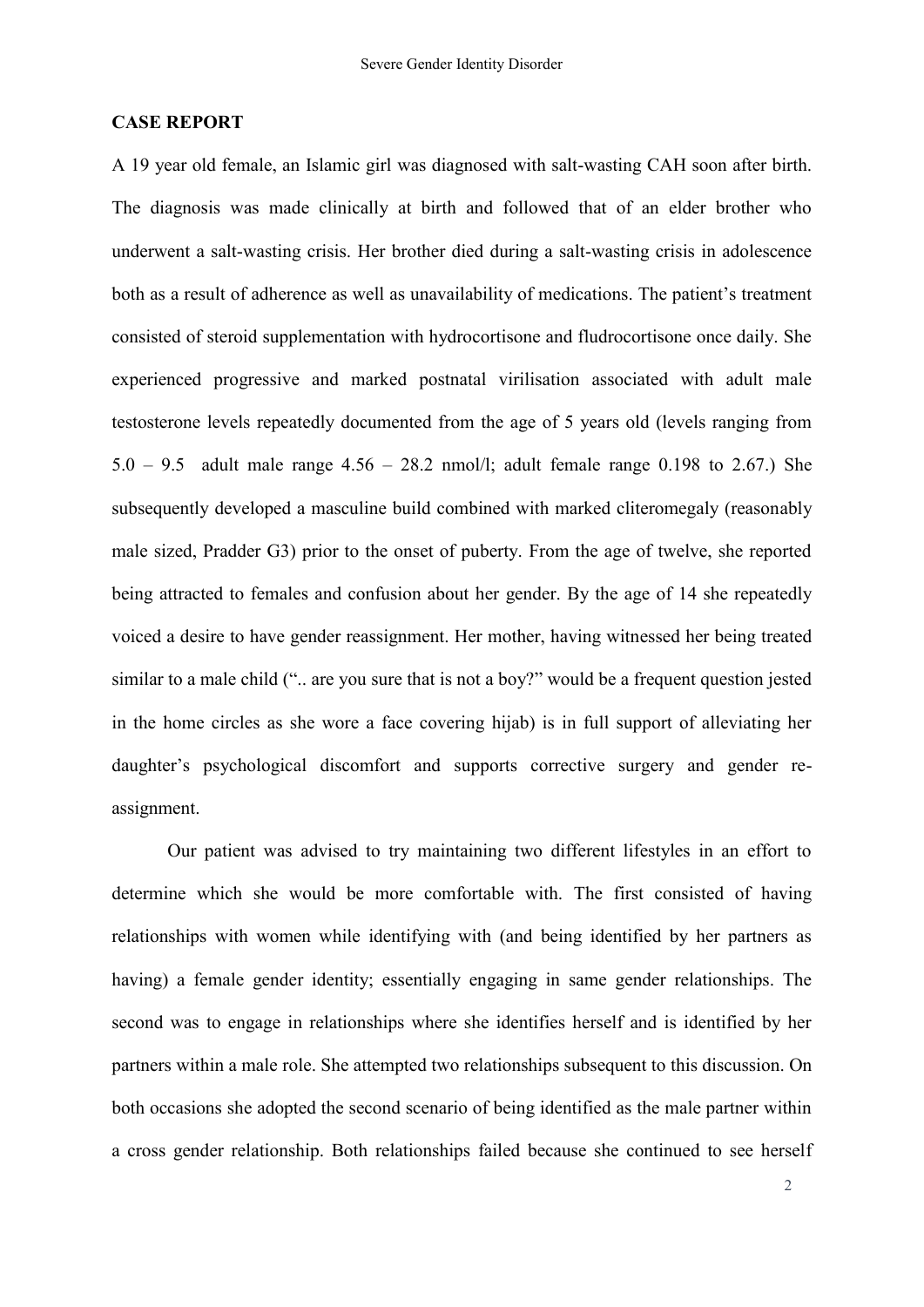within a male role whilst her partners on both occasions tried to convince her not to undergo sex reassignment surgery. These partners preferred her within a female role. That gender identity she simply would not adopt. She has to this time 2 years later refused to engage in same gender relationships as she cannot perceive herself as female at all.

Her desire to have simple SRS, would require a minimum mastectomy and adult male testosterone supplementation.

### **DISCUSSION**

Physiologically, androgens have a masculinising effect on the foetal brain.(1). Many genetic females raised in a prenatal environment of abnormally high testosterone levels, as typified in untreated 21-Hydroxylase CAH, have masculinised behaviour and other attributes(1) due to the effect of testosterone on the brain and body, as seen in the subject of this case report. Nordenstrom et al (2003) conducted a study wherein the gender-based activities of 26 2-10 yr old CAH girls were studied and compared with 26 unaffected girls matched for age(2). All of the girls were diagnosed and treated as neonates, so that any masculinisation was mainly due to prenatal androgen exposure. They showed that CAH girls were more interested in masculine toys (bus, construction toys for example), male playmates and masculine careers (soldier, pilot) than female controls. The study also established a relationship between disease severity and masculinity, with those girls having greater levels and longer androgen exposure showing greater degrees of masculine behaviour. Several other studies have shown that CAH girls have more in common with males than females such as play activities $(3,4,5,6)$ aggression $(7)$ , spatial ability $(8)$ .

3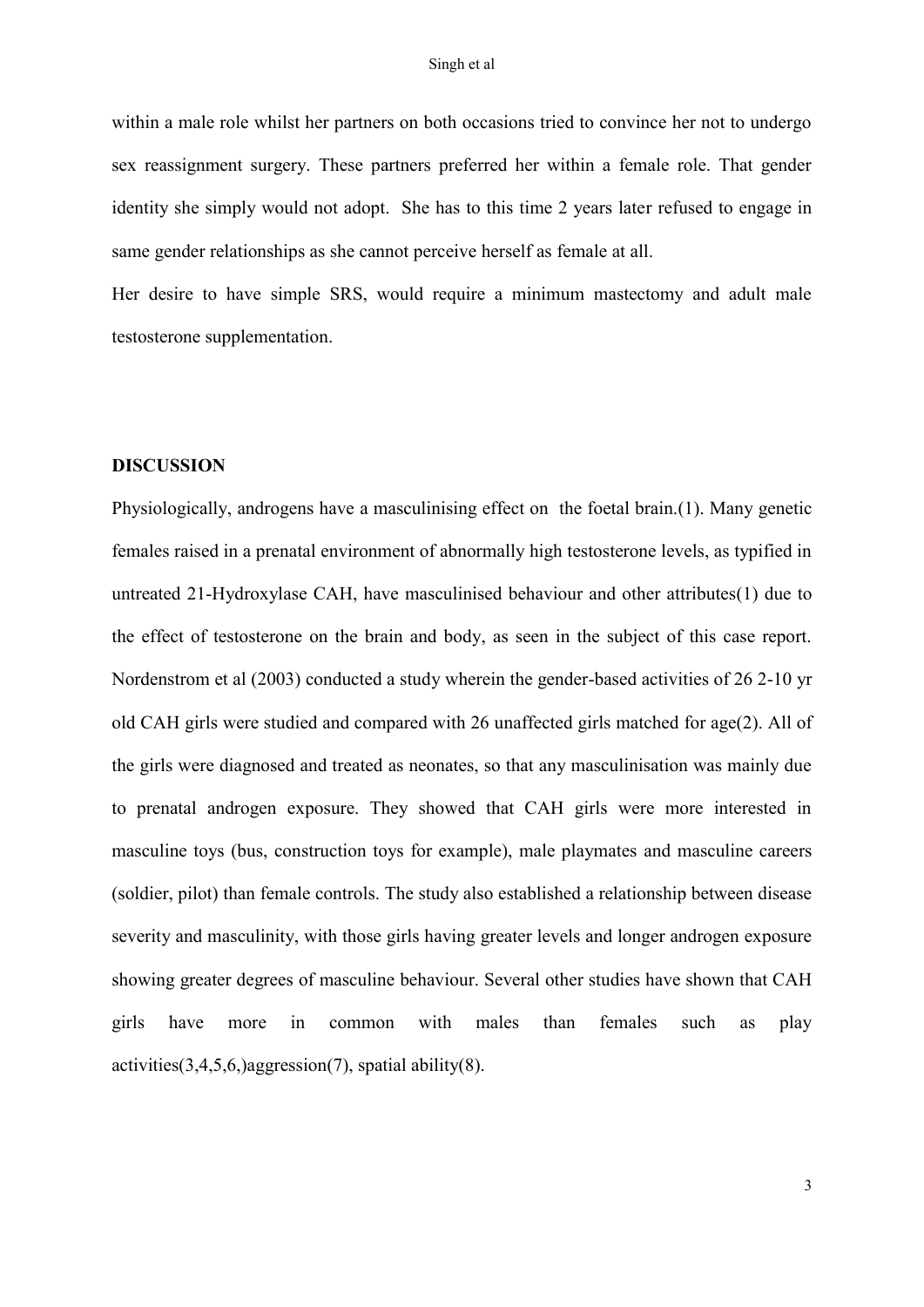### **Gender identity and the CAH female**

Gender assignment occurs at or before the birth of a baby, usually based on genital appearances prenatally or at birth. Gender identity refers to the gender with which an individual identifies(9). The act of gender assignment comes with certain expectations; for example that the inward genitalia would match the outward and that the appropriate gender identity will follow(10). However, in some cases, the gender identity may not necessarily match gender assignment or rearing, as seen in the subject of this report who is genetically female, reared as a female but perceives herself as male. Gender identity is a complex result of the interaction of several factors, including biological influences such as pre and post natal hormonal levels, gene regulation,(11) and social factors such as gender messages from family, institutions and the media (12). Our patient not only had masculinisation of the brain, but her masculine features led others to treat her like a male, socially influencing her gender identity. Most patients with Gender Identify Disorders do not actually have biological or hormonal abnormalities.

Even though this CAH female displays extreme gender dysphoria, studies have shown that up to 95% of females with CAH have no gender dysphoria and identify themselves as female(13,14,15). However, a larger proportion of CAH females are homosexual / bisexual when compared with the rest of the population(16). The use of once daily hydrocortisone (half life of 6-8 hours) was biologically insufficient to effectively suppress ACTH production. Once ACTH driven, her adrenals in an attempt to synthesise cortisol produces excessive testotserone. This resulted in heightened ACTH-driven androgen production during the daily periods of non-suppression of ACTH. Consequently, our patient already antenatally conditioned continued to undergo significant post-natal masculinisation. Studies also highlight that a greater percentage of CAH females have Gender Identity Disorder when compared with the general population(13). Of those identifying themselves as females, a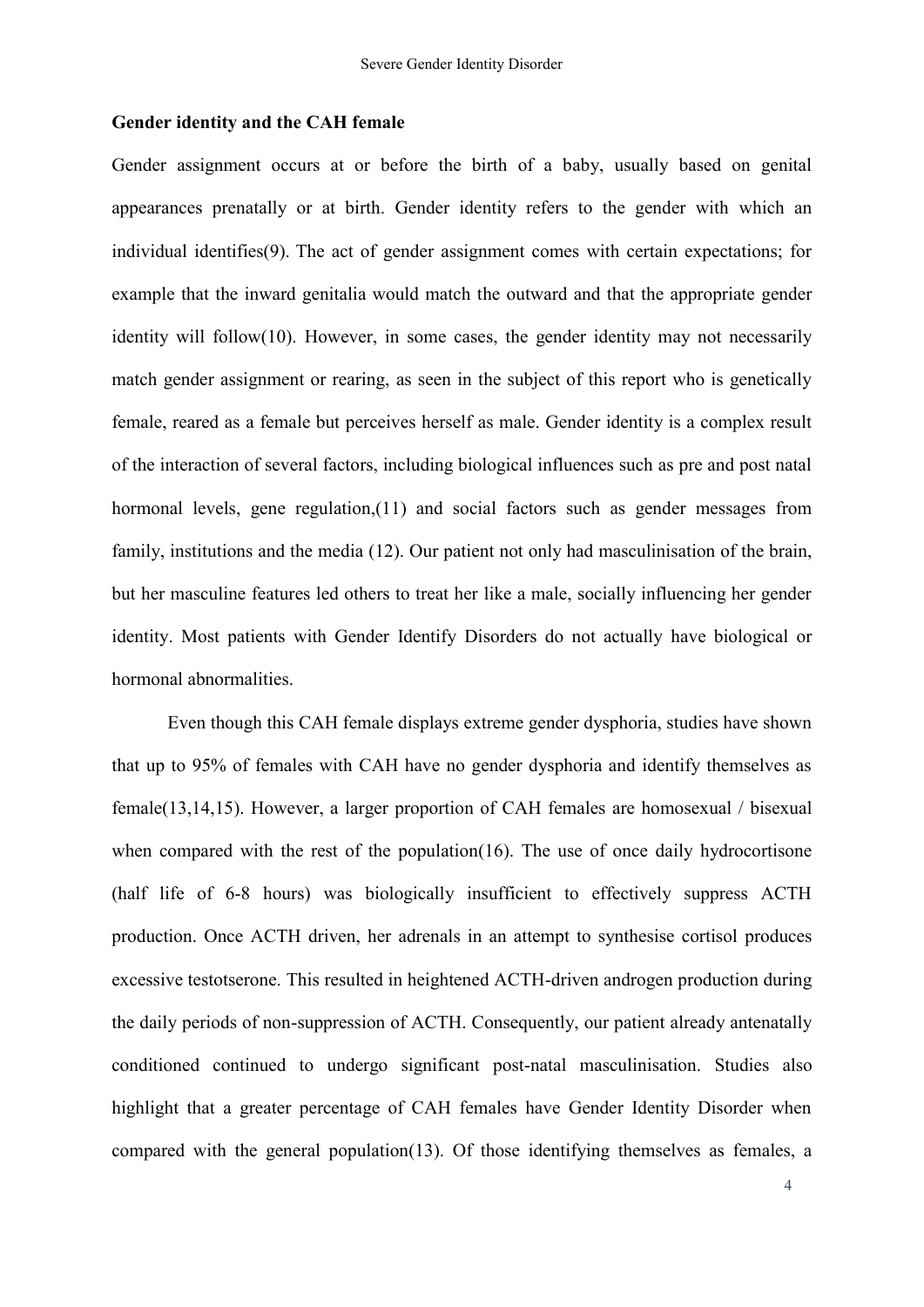sizeable number have difficulty establishing intimate relationships and have lower fertility than control females (14,15).

### **Lessons to be learnt**

To obtain optimal outcomes antenatal treatment with adrenal suppressing doses of steroids are necessary if couples are at known risk. Postnatal therapy ought not just to replace adrenal function but aim to at all times suppress the ACTH driven steroidogenesis attempted by the adrenals. This process should be sustained throughout the 24 hours of a day as any breakthrough adrenal functioning serves to create excessive amounts of testosterone which masculinises. Appropriate doses and dose intervals must therefore be employed. The condition is very heterogenous due to a variety of defects in emzyme activity and therefore patient care should be well individualised.

Monitoring of the adequacy of adrenal suppression can be done by monitoring the patient clinically for lack of androgen effects, growth rates, early am testosterone and ACTH levels, 17 OH-P levels during the day, blood pressure, electrolytes and plasma renin activity.

## **CONCLUSION**

Our patient with CAH experienced antenatal masculainisation of her brain. Her sub-optimal adrenal suppression resulted in further postnatal masculinisation biologically, physically and psychosocially resulting in a persistent desire for gender reassignment.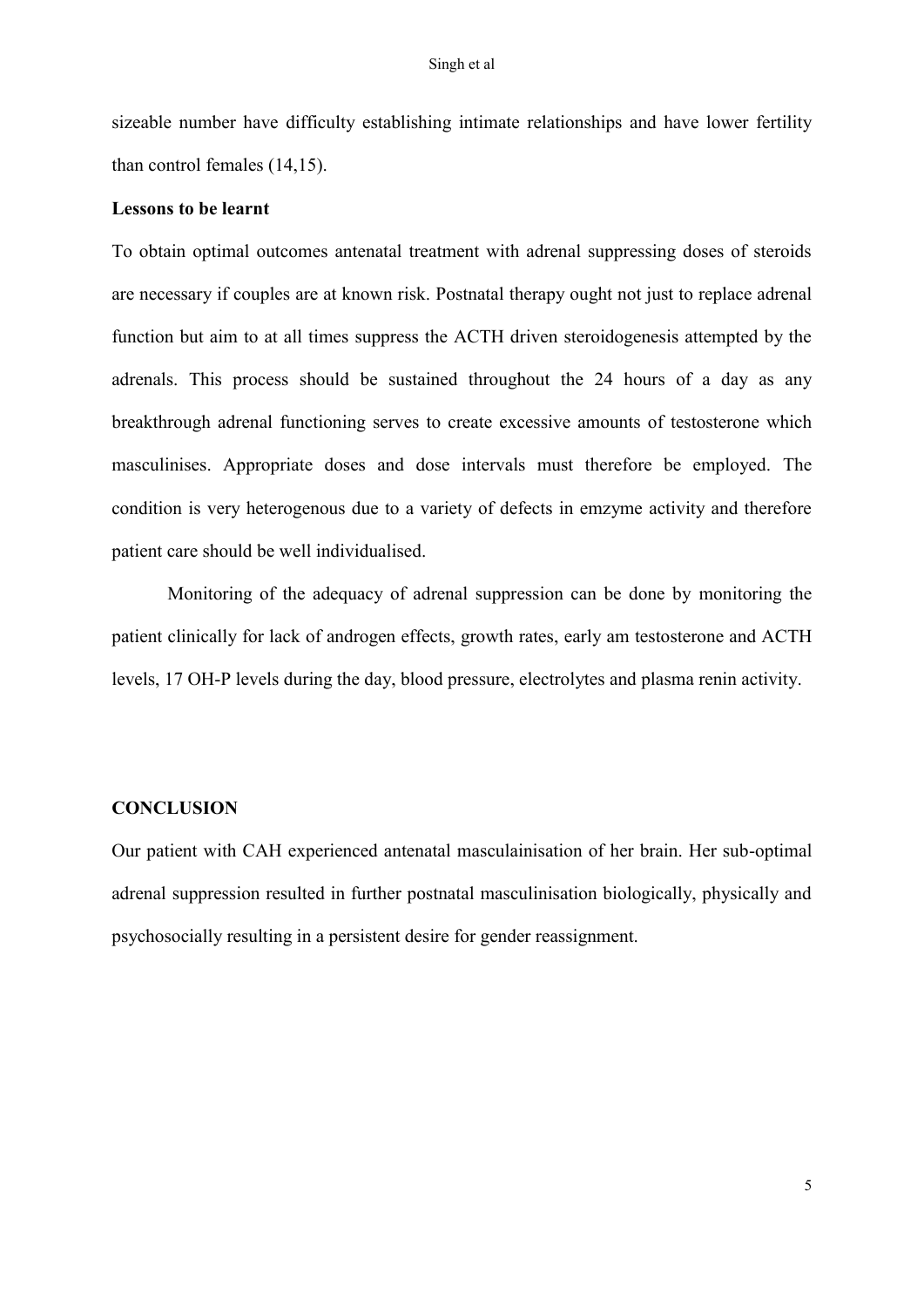### **REFERENCES**

- 1. Berenbaum, S. A., Baxter, L., Seidenberg, M., & Herman, B. Role of hippocampus in sex differences in verbal memory: Memory outcome following left anterior temporal lobectomy. Neuropsychology 1997;11: 585–591.
- 2. Nordenstro¨m, A., Larsson, A., Servin, A.,Bohlin, G. Prenatal Androgens and Gender-Typed Behavior: A Study of Girls With Mild and Severe Forms of Congenital Adrenal Hyperplasia. Dev Psychol 2003, Vol. 39, No. 3, 440–450.
- 3. Cole D & La Voie J. Fantasy play and related cognitive development in 2- to 6-yearolds*.* Dev Psychol 1985; 21: 233–240.
- 4. Hines M, & Kaufman F. Androgens and the development of human sex-typical behavior: Rough-and-tumble play and sex of preferred playmates in children with congenital adrenal hyperplasia (CAH*).* Child Dev 1994; 65: 1042–1053.
- 5. Berenbaum S & Hines M. Early androgens are related to childhood sex-stereotyped toy preferences. Psychol Sci 1992; 3: 203–206.
- 6. Berenbaum S & Snyder E. Early hormonal influences on childhood sex-stereotyped activity and playmate preferences: Implications for the development of sexual orientation. Dev Psychol 1995; 3: 31–42.
- 7. Berenbaum S & Resnick S. Early androgen effects on aggression in children and adults with congenital adrenal hyperplasia. Psychoneuroendocrinology 1997; 22: 505–515.
- 8. Hampson E, Rovet J, & Altmann D. Spatial reasoning in children with congenital adrenal hyperplasia due to 21-hydroxylase deficiency. Dev Neuropsychol 1998; 14: 299–320.
- 9. Reiner W. Sex assignment in the neonate with intersex or inadequate genitalia. [Arch](http://en.wikipedia.org/wiki/Archives_of_Pediatrics_and_Adolescent_Medicine)  [Pediatr Adolesc](http://en.wikipedia.org/wiki/Archives_of_Pediatrics_and_Adolescent_Medicine) Med 1997; 151(10):1044-5.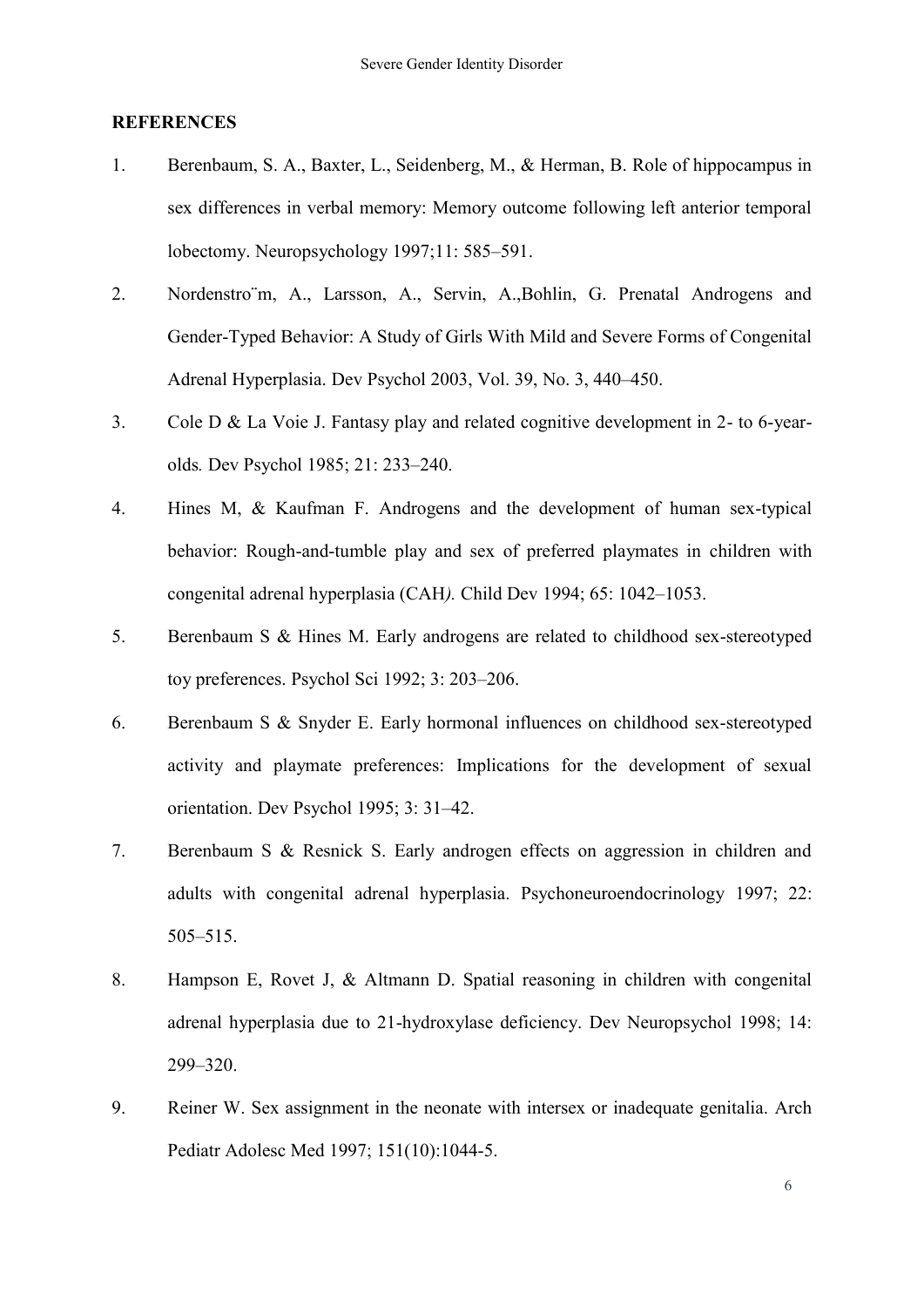- 10. Shaw A, Ardener S. Changing sex and bending gender*,* Berghahn Books 2005.
- 11. [Money J.](http://en.wikipedia.org/wiki/John_Money) The concept of gender identity disorder in childhood and adolescence after 39 years. J Sex and Marital Ther 1994; 20(3): 163–77
- 12. Henslin, James M. *Essentials of Sociology*. Taylor & Francis 2001; 240: 65–67.
- 13. Dessens, A.B., Slijper, F.M.E. and Drop, S.L.S.Gender dysphoria and gender change in chromosomal females with CAH. Arch Sex Behav 2005; 32(4): 389-397.
- 14. Mulaikal, R. M., Migeon, C. J., Rock, J. A. Fertility rates in female patients with congenital adrenal hyperplasia due to 21-hydroxylase deficiency. N Engl J Med 1987; 316: 178-182.
- 15. Meyer-Bahlburg, H. F. L. What causes low rates of child-bearing in congenital adrenal hyperplasia? J Clin Endocrinol Metab 1999; 84: 1844-1847.
- 16. R. W. Dittmann, M. E. Kappes, and M. H. Kappes, Sexual behavior in adolescent and adult females with congenital adrenal hyperplasia, Psychoneuroendocrinology 1992; 17(2-3): 153–170.